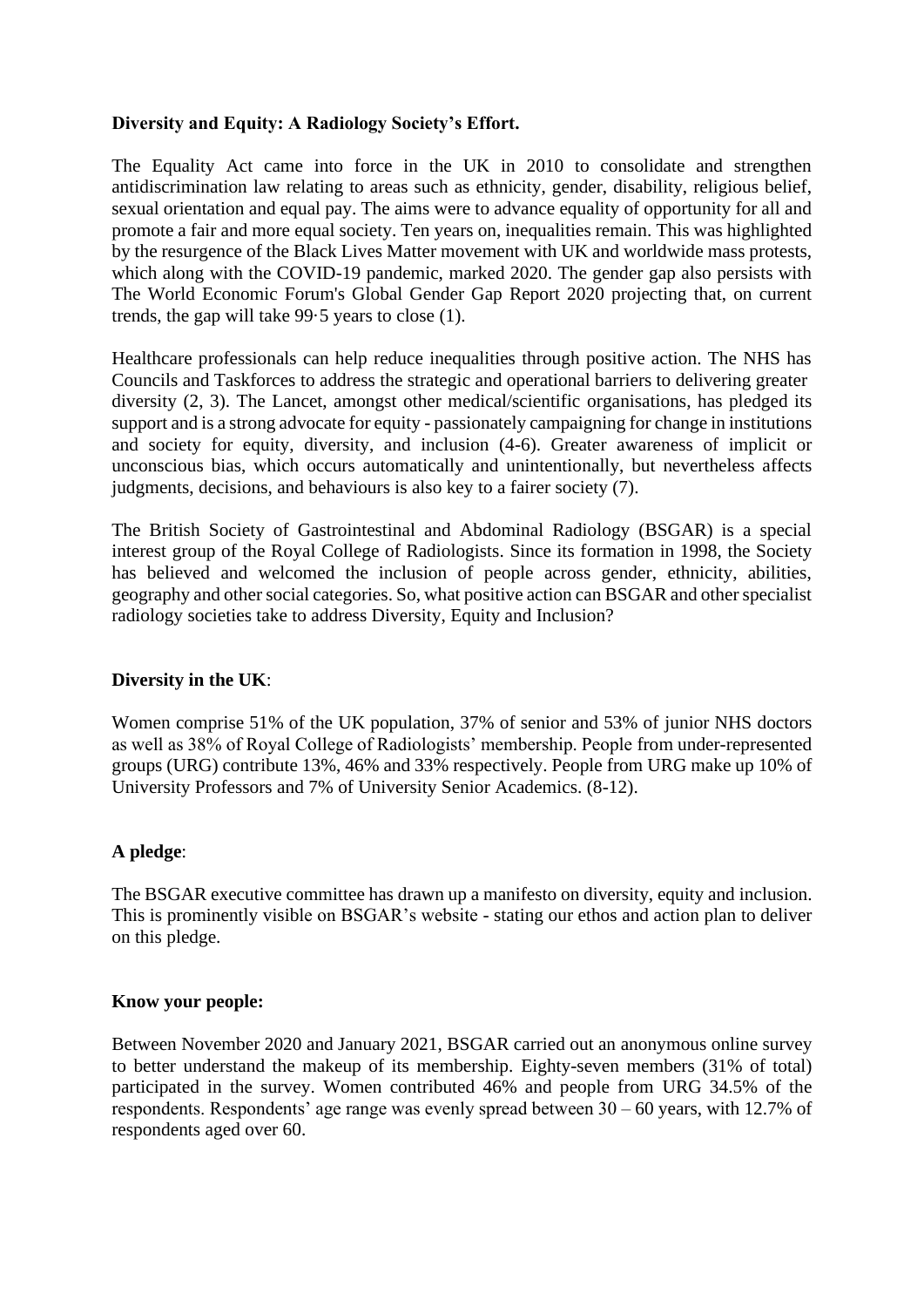## **Know your history (1999 to 2020):**

Executive committee posts are filled following a competitive, open voting process. An audit was conducted into the historic composition of BSGAR's executive committee, as well as the characteristics of Speakers and Chairs invited to annual education conferences. Overall, 20% of executive committee roles were held by women. People from URG held 16% of these posts. Women chaired 20% of the sessions and gave 17% of talks. People from URG contributed 11% to both at the annual conferences.

## **BSGAR today:**

Women comprise 40% of the current executive committee while people from URG contribute 30%. Fifty percent of chairs and 24% of speakers at Virtual BSGAR Conference 2021 were women, whilst URG contributed 24% and 18% to these roles.

## **Set your standards**:

Regarding the executive committee, BSGAR will work to ensure at least 1 of its 3 key executive roles of President, Secretary and Treasurer is a woman. Women and people from URG should contribute one third of the remainder of the committee roles. BSGAR will continue to ensure gender parity and work towards inviting people from URG to chair at least one third of sessions at its Annual Conference. We will aim to achieve one third of speakers to be women or people from URG. Decisions on location and format of our Annual Conference will be on the planning agenda to ensure maximum accessibility for people with disabilities.

## **Diversity Champion:**

As the officer responsible for development and promotion of the standards of the Society, the Standards Officer was charged in 2020 to be BSGAR's Diversity Champion. Their responsibility, with support from the other committee members, is to promote, ensure and report on BSGAR's diversity performance annually at the Annual General Meeting. They will also be responsible for running and reporting on regular membership diversity surveys (every 4 years), while working towards routine collection of membership characteristics data in compliance with GDPR.

## **Promote, Sponsor and Mentor:**

BSGAR aims to stimulate engagement and increase contact among different groups. Since February 2021 and working with the Academy of Medical Sciences' Mentor Catalyst Program, BSGAR has been in the process of setting up a mentoring scheme for its junior members to help promote, guide, sponsor and help with career progression. While this program is open to all young BSGAR members, women and people from URG will be strongly encouraged to apply and given preference. BSGAR will also actively seek diversity in its mentors.